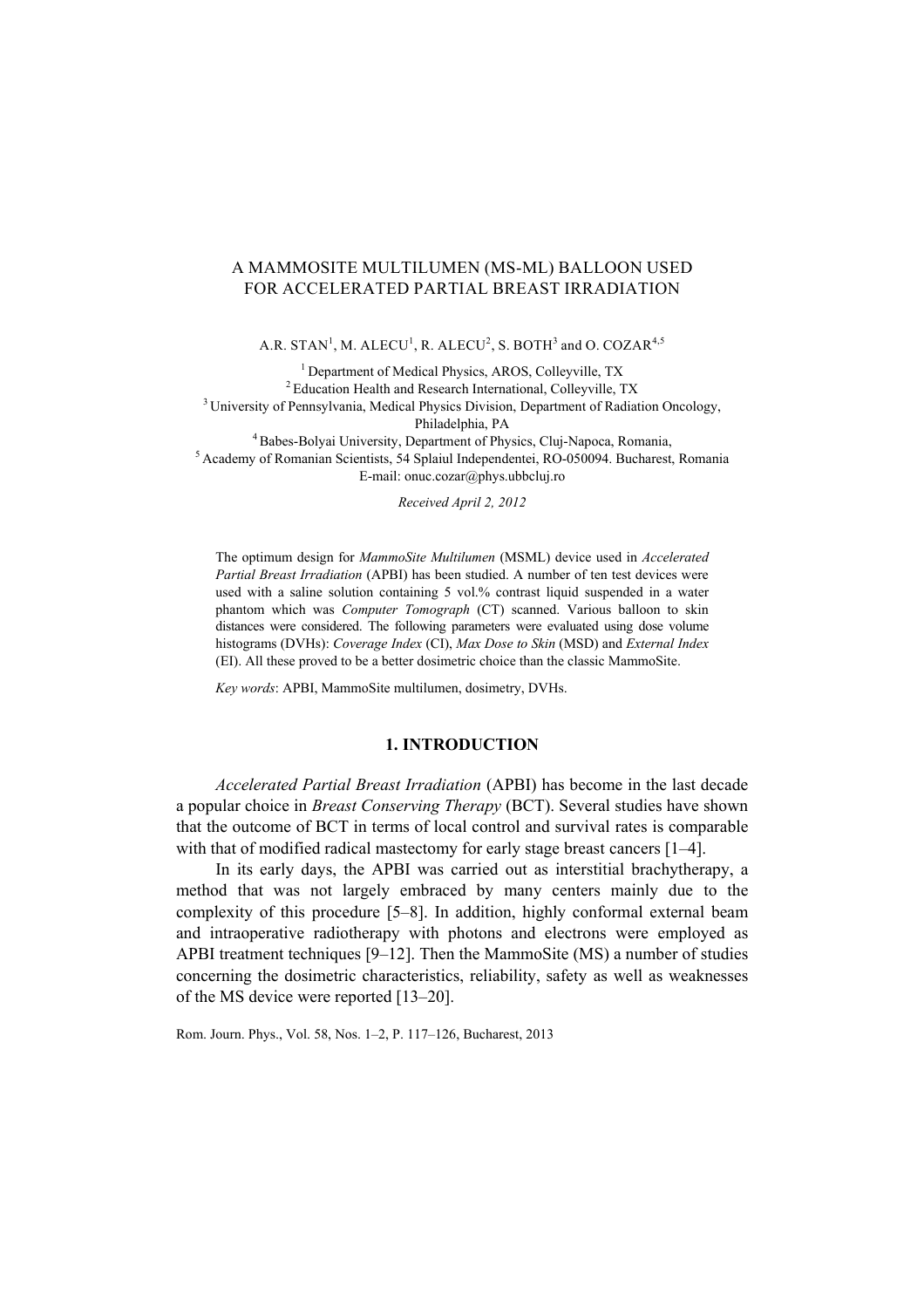In recent years the multicatheter device concept was developed, tested and introduced in clinical practice. *Strut Adjusted Volume Implant* (SAVI, Cianna Medical, Aliso Viejo, CA) and Contura *Multilumen-Balloon* (Contura MLB, SenoRx, Inc., Irvine, CA) are probably the most popular multicatheter devices to date. A number of papers compared the single-lumen MS device with newly designed multicatheter configurations and showed that the latter provides a greater flexibility in planning and also improvement in terms of minimizing the dose to the normal tissue [21–28].

The present study was conducted to obtain dosimetry data used to determine the best design for a new multilumen MammoSite device (MSML). All test devices are balloon-based multilumen brachytherapy applicators intended to be used for APBI. These were evaluated against the predicate device dosimetric attributes and for their potential to enhance dosimetric flexibility. The relative dosimetric strengths and weaknesses of the different MSML design prototypes where compared for different clinical situations, dose optimization and coverage constraints.

## **2. MATERIALS AND METHODS**

### 2.1. DEVICE DESCRIPTION AND SELECTION

Ten prototype balloons were evaluated for dosimetric characteristics. All test devices are 4-5 cm variable diameters spherical, multilumen polyurethane balloons with 3 mm lumen center to balloon shaft center spacing (test devices 1-5), and 2 mm lumen center to balloon shaft center spacing configurations (test devices 6–10). All tested balloons configurations are presented in Table 1 and eight of the crosssections in Figure 1.

| Description of test devices |                                                 |  |  |  |
|-----------------------------|-------------------------------------------------|--|--|--|
| Test Device #               | Balloon configuration                           |  |  |  |
| 1, 6                        | 4 lumen, w/ central lumen                       |  |  |  |
| 2,7                         | 3 lumen, no central lumen                       |  |  |  |
| 3, 8                        | 3 lumen, w/ central lumen, lumens in same plane |  |  |  |
| 4, 9                        | 2 lumen, w/ central lumen                       |  |  |  |
| 5, 10                       | 2 lumen, no central lumen                       |  |  |  |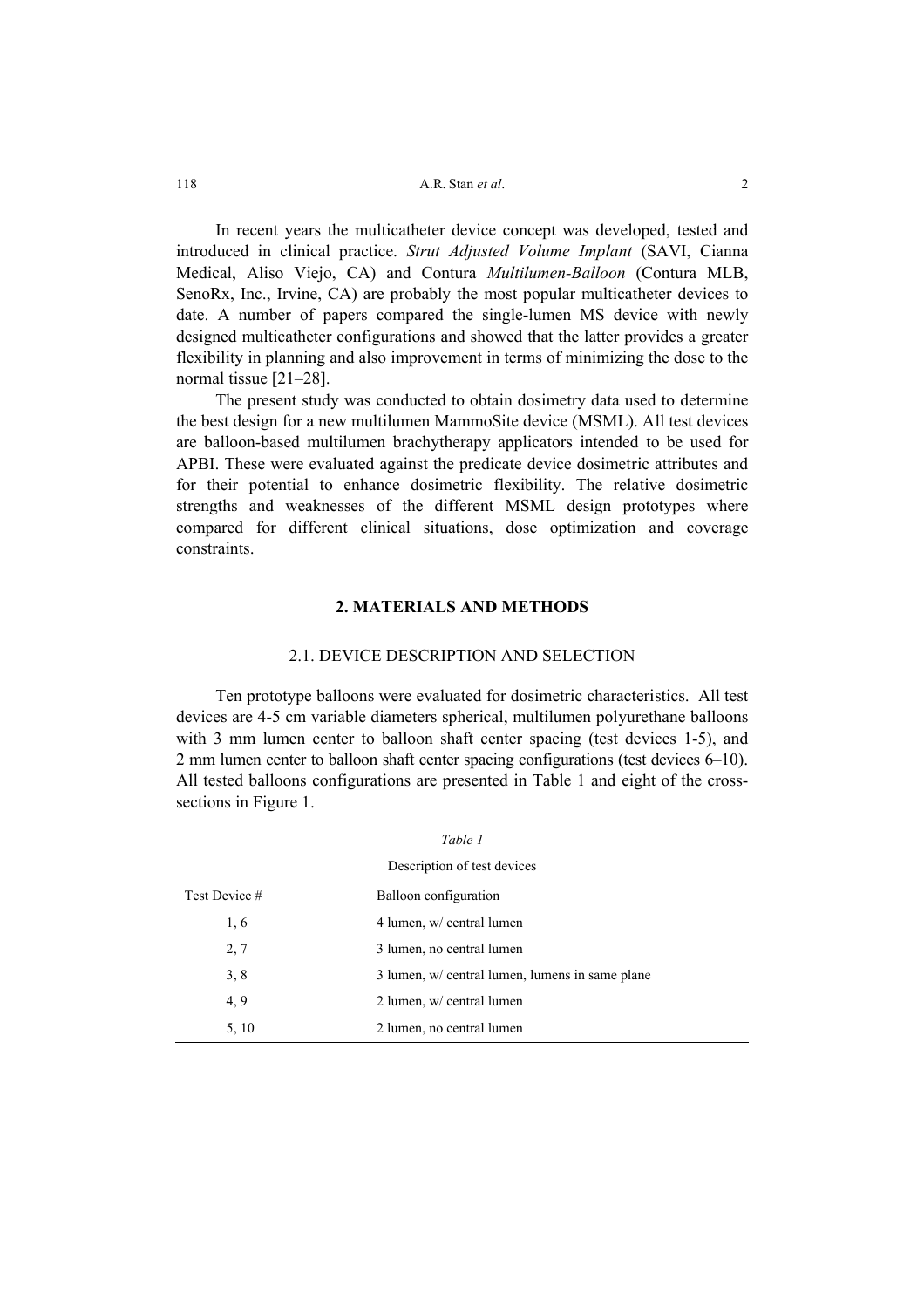

Fig. 1 – Cross – sections of test devices.

## 2.2. IMAGING

The balloons were inflated using a mixture of 5 vol.% contrast solution in 0.9% saline water. The contrast was used to obtain a better visual differentiation of the balloon in a homogeneous media (water is our case). At least two diameters of the inflated balloons were checked using a caliper, and the balloon diameter found is 40 mm. Caution was exercised at the time of inflation, in order to avoid formation of air bubbles inside the balloons.

An experimental device was created in which the balloons were suspended in water for simulate the actual clinical conditions.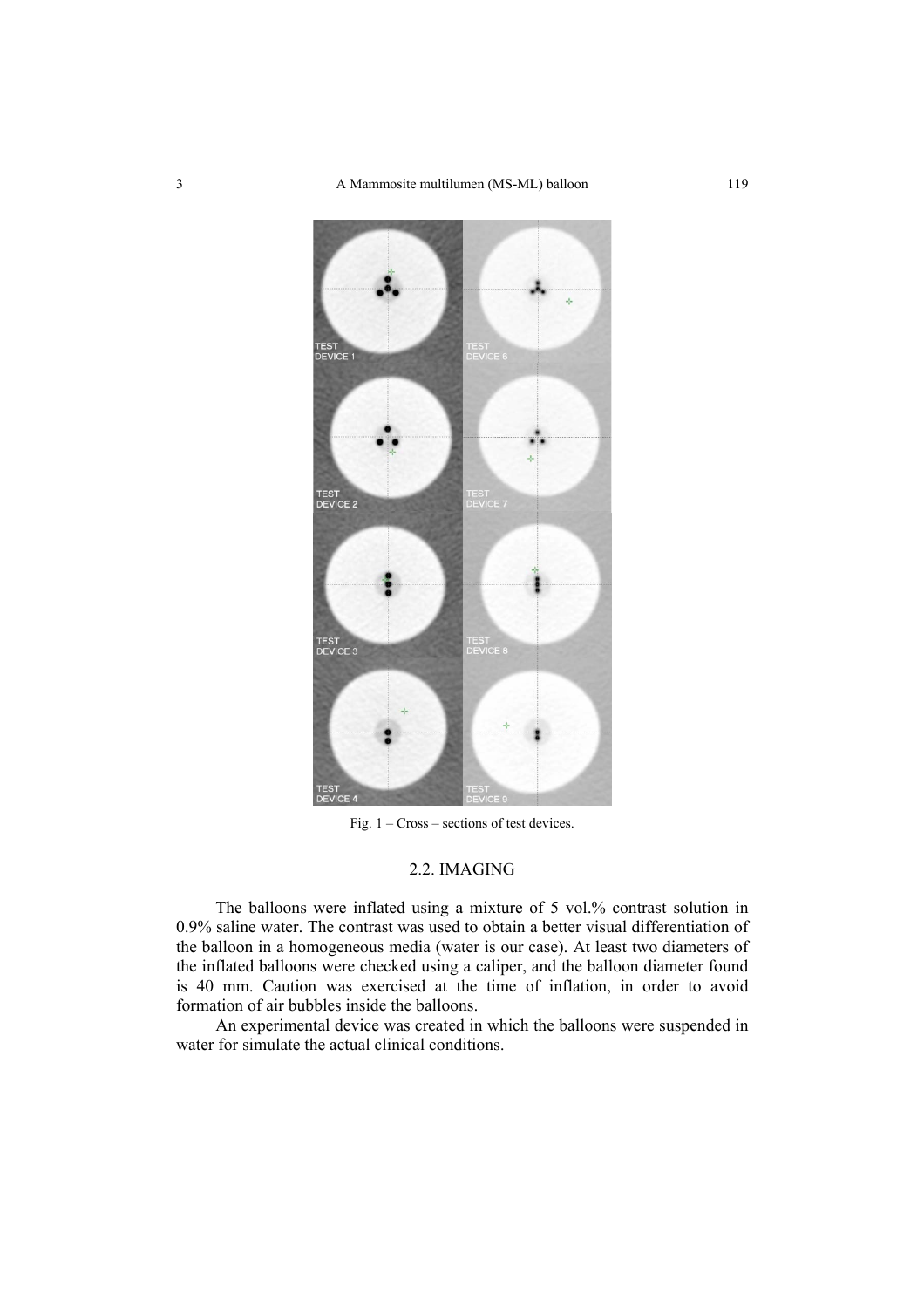A small positioning device was placed on the bottom of the water bath and taped on the positioning device at about 4 cm from the bottom and the alignment was checked. The water level was verified at all times and found to be at least 4 cm above the balloons. A thin plastic plate was placed on top of the water in order to minimize water waves during scanning*.*

The experimental device was aligned on the CT table using the internal and wall mounted lasers. We acquired anterior-posterior and lateral scouts. Each test device was imaged using a helical scanning technique with 2.5 mm slice width. The Field of View (FOV) was adjusted in order to obtain the optimal coverage of the balloon while maintaining a minimum of 4 cm distance above and below the device. An average of 60 slices was obtained for each CT study. The images quality and artifacts were evaluated. The symmetry, distance between the lumens as well as the distance from the balloon surface to the edges of the water phantom were determined.

### 2.3. TREATMENT PLANNING

The CT images were exported to the BrachyVision Planning Station (Varian Medical Systems, Inc, Varian Oncology Systems, Charlottesville, VA). Each test device was evaluated in axial and multiplanar reconstruction views for skin spacing, symmetry and conformance of the applicator. The structures created simulate all potential clinical conditions.

The Body structure was reconstructed by the BrachyVision software following the import of CT studies into the system. Several structures associated with the device and with the hypothetical surrounding healthy tissue were created. The Body represents the body contour when the distance between the balloon surface and the skin surface is larger than 10 mm. Body 1 represents the body contour when the distance between the balloon surface and the skin surface is larger than 5 mm with no more than 3 consecutive CT slices less than 5 mm and 1 lumen is oriented towards the skin. Following the same pattern, Body 2 represents the body contour when the distance between the balloon surface and the skin surface is larger than 5 mm with no more than 3 consecutive CT slices less than 5 mm and 2 lumens are oriented toward the skin.

*MammoSite* (MS) represents the actual reconstructed balloon of the test device. MS+1+Opt represents the actual balloon plus 1 cm margin in all directions when the distance between the balloon surface and the skin surface is larger than 10 mm (Body) and it is used to generate other structures and for volume optimization at its surface. In the same scheme MS+1+Opt1 and MS+1+Opt2 represent the actual balloon plus 1 cm margin in all directions and 1 lumen is oriented toward the skin (Body 1), respectively 2 lumens are oriented towards the skin (Body 2).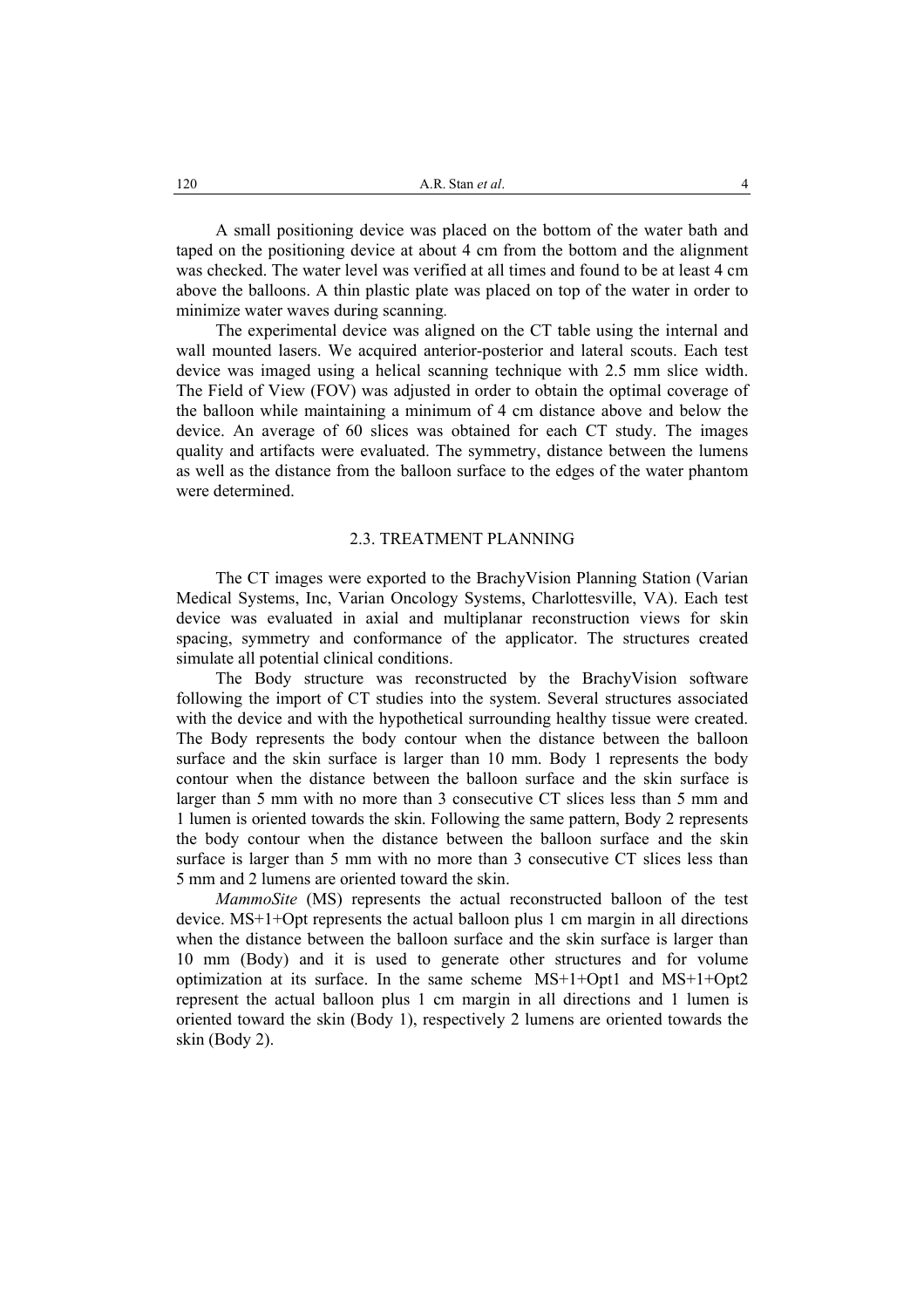*The Planning Target Volume* (PTV) was generated as a uniform layer of 1 cm around the MS structure when the distance between the balloon surface and the skin surface is larger than 10 mm (Body). Subsequently PTV1 and PTV2 were created as a uniform layers of 1 cm around the MS structure except when the distance from the balloon to the skin was 5 mm over a continuous length of 1 cm at the surface of the skin.

Healthy Breast, Hath Breast 1 and 2 tissues were created as a 2 cm layer around the PTV. in direct correlation to the definition of Body, Body 1 and Body 2. The structures created for optimization purposes are presented in Fig. 2.

The prescribed dose was 340 cGy per fraction to the surface of PTV, PTV1 and PTV2. The planning criteria applied in these cases followed the National Surgical Adjuvant Breast and Bowel Project B-39/Radiation Therapy Oncology Group 0413 [29] guidelines for APBI irradiation with respect to D90, V100, V150, V200 and MSD. D90 represents the percentage of the prescribed dose delivered to 90% of the PTV, MSD is the Maximum Skin Dose, while V150 and V200 represent the volumes covered by the dose (in %). Wazer *et al.* [30] first showed that escalated values for these entities are linked to the development of fat tissue necrosis. Lately, several authors [25-27] analyzed tolerances and toxicities related to these dosimetric parameters.

The Coverage Index (CI) is a measure of the fraction of the breast target volume receiving a dose equal to, or greater than the prescribed dose. The External Index (EI) was calculated by dividing the volume of Healthy Breast that is receiving at least 340 cGy/fraction by the total volume of the whole breast volume.

The planning criteria are presented in Table 2. The number of lumens, radiation source positions used and size of dwell times were chosen in such a manner as to deliver an optimal dose coverage of the target volume based on the optimization goals displayed in Table 2.

Each device has an arbitrary position in the tissue and the minimum skin and chest wall spacing is equal or greater than 10 mm. Then, two additional scenarios were considered. One catheter (a) and two catheters (b) are oriented toward the skin, with a minimum skin spacing of 5 mm for 1 cm<sup>2</sup> and a minimum chest wall spacing equal or greater than 10 mm.

Depending on the device's design, two or three sets of plans were created for each of the scenarios described above. A total of 52 dosimetry treatment plans were developed. The isodose distributions for all the plans were obtained by volume optimization of the MS+1cm+Opt structures, followed by slight manual adjustments. All the plans generated for each of the situations described above were evaluated by means of dose volume histogram (DVH) analysis.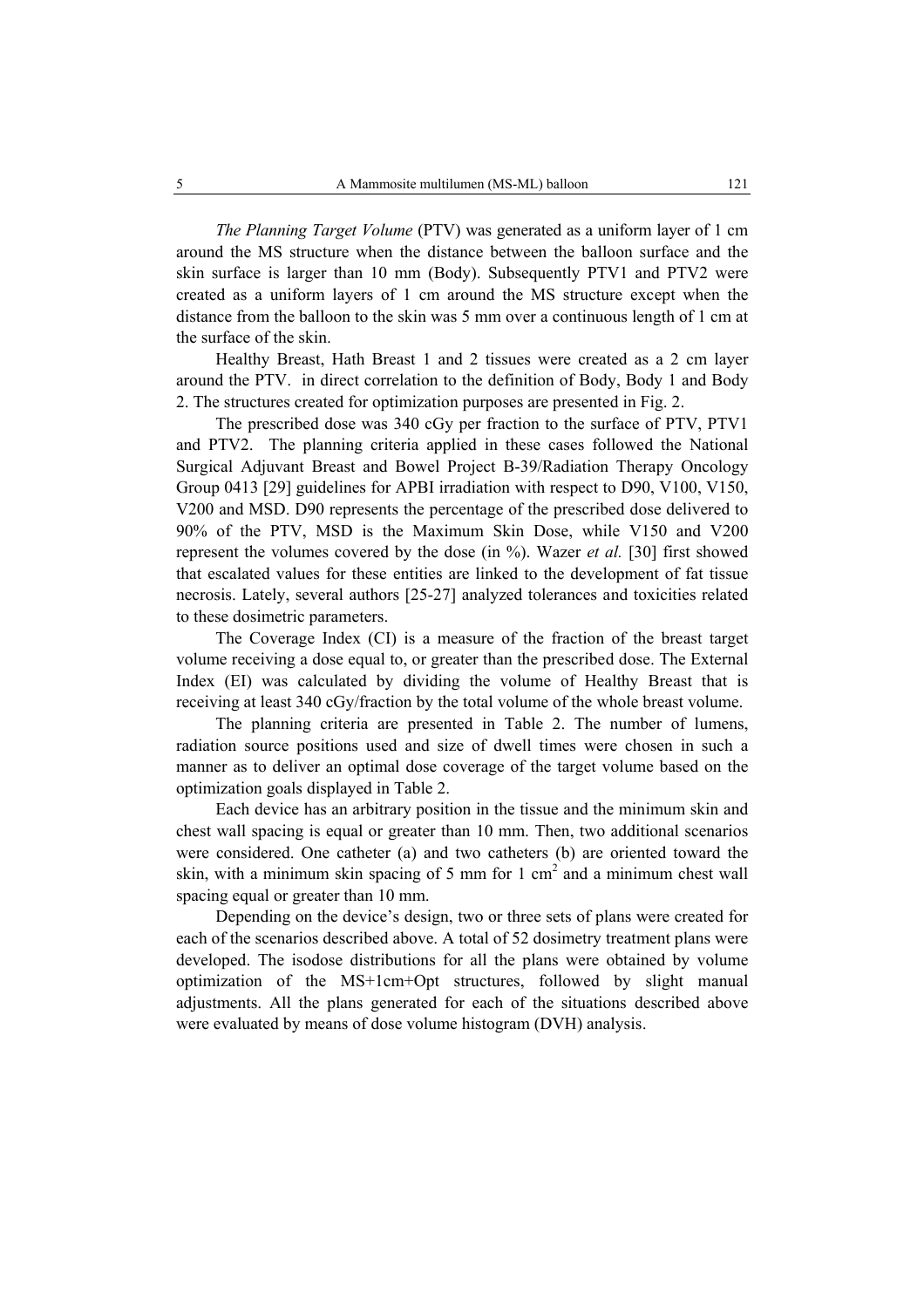

Fig. 2 – Structures created for optimization purposes: a) represents the Healthy Breast structure; b) represents the MS+1+Opt structure and c) represents the PTV.

| anı |  |
|-----|--|
|     |  |

| Planning criteria    |                 |                              |                              |              |                          |            |
|----------------------|-----------------|------------------------------|------------------------------|--------------|--------------------------|------------|
| Planning<br>Criteria | D <sub>90</sub> | V <sub>150</sub>             | V200                         | <b>MSD</b>   | CI                       | ΕI         |
|                      | $>90\%$         | $\leq 50$ (cm <sup>3</sup> ) | $\leq 10$ (cm <sup>3</sup> ) | $\leq$ 145%  | High                     | $\leq 5\%$ |
|                      | $>90\%$         | $\leq 50$ (cm <sup>3</sup> ) | $\leq 10$ (cm <sup>3</sup> ) | $\leq 120\%$ | $\geq 90\%$              | $\leq 5\%$ |
|                      | $=90\%$         | $\leq 50$ (cm <sup>3</sup> ) | $\leq 10$ (cm <sup>3</sup> ) | Low          | $\overline{\phantom{0}}$ | $\leq 5\%$ |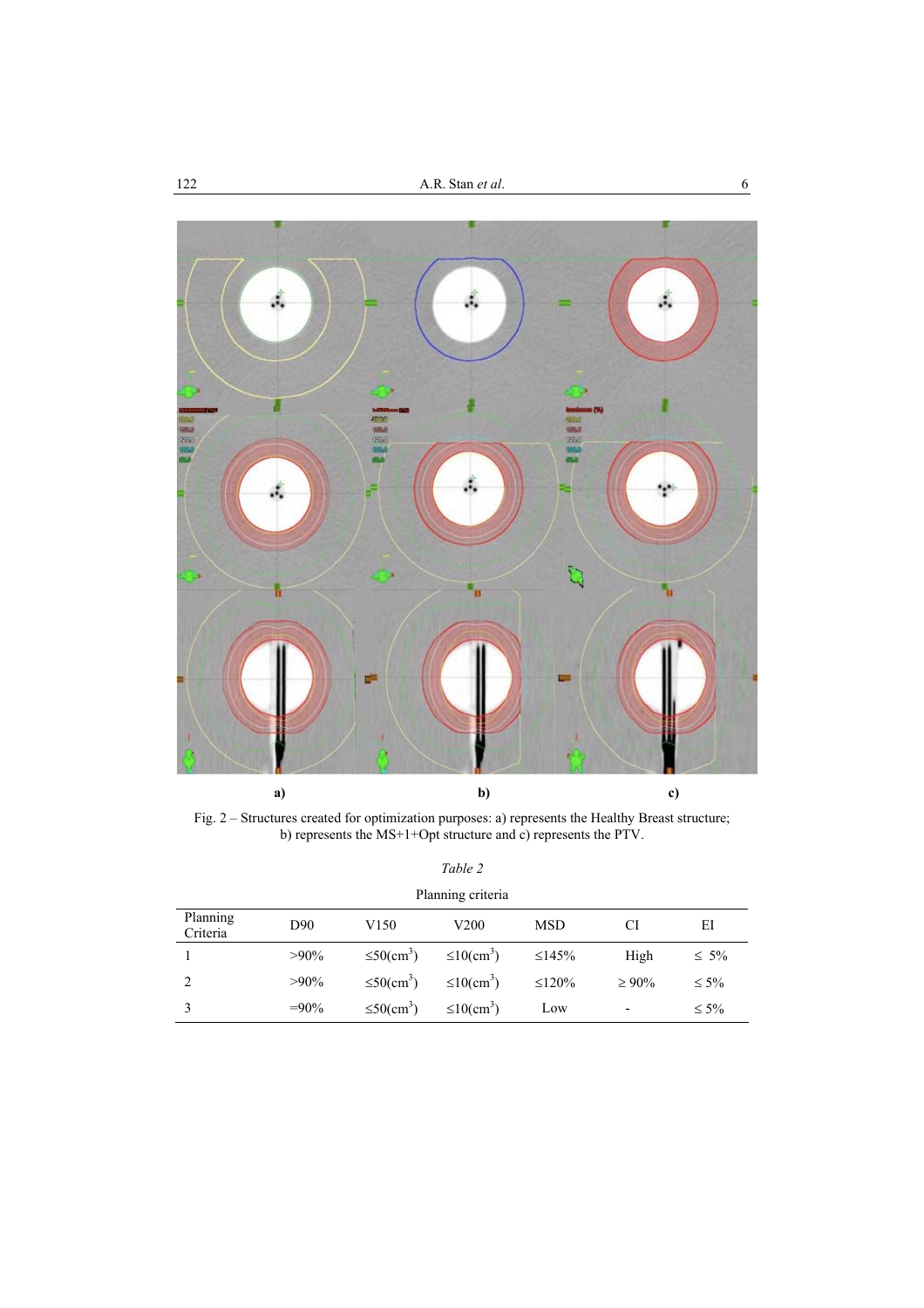### **3. RESULTS AND DISCUSSIONS**

For all devices and clinical situations, above described, the PTV volumes were found to have a mean value of 81.95 (cm<sup>3</sup>) and standard deviation of  $\pm 2.06$ .

One set of plans was optimized for high *Coverage Index* (CI) and high D90, with a Max Skin Dose less than 145% (493 cGy), EI  $\leq$ 5%, V150 $\leq$ 50 (cm<sup>3</sup>) and  $V200 \le 10$ (cm<sup>3</sup>). Relevant details are listed in Table 3.

For all clinical situations the MSD was kept under 493 cGy with a maximum value of 475.1 cGy for the test device #5, planned with 1 catheter towards the skin. The CI was well above 90% with a minimum of 95.2% for the test device #5. For all the clinical situations the EI was below 2% with a maximum of 1.586% for the test device #3 and the plan developed with 1 catheter toward the skin. More than 100% of prescription dose delivered to 90% of the PTV was obtained for all three clinical situations. As we expected, V150 and V200 were kept below 50  $cm<sup>3</sup>$ respectively 10  $\text{cm}^3$ , for all dosimetric plans created for these dose constraints.

The second set of plans was developed having less than 120% (408 cGy) MSD and high D90, CI  $\geq$  90%, EI  $\leq$  5%, V150  $\leq$  50(cm<sup>3</sup>) and V200  $\leq$  10(cm<sup>3</sup>) as main optimization goals.

In this case was possible to keep the MSD below 120% from the prescription dose and still achieve an optimal CI as well as a high D90. The MSD of 408 cGy and the lowest CI of 90.7% were obtained for test device #1 in the scenario with one catheter toward the skin. In all situations EI, V150, V200 were well below 5%, 50 cm<sup>3</sup> and 10 cm<sup>3</sup> respectively. D90 was more than 100% for all the devices and clinical situations considered for the present study.

For the first two categories the results are in good agreement with those published previously for single-lumen MammoSite [13–16], but as we expected to be better than those obtained with interstitial brachytherapy [31].

A third set of plans was also created to demonstrate that even in the most challenging clinical situations (*i.e.* distance to skin of 5 mm in more than 3 slices, which with the simple MS device was considered an exclusion criteria [29]) we can still achieve a low skin dose while maintaining the criteria described in Table 2.

|            |                    | "Their the minimum binn bpweing to c mini- |       |               |       |                  |                |
|------------|--------------------|--------------------------------------------|-------|---------------|-------|------------------|----------------|
| Device $#$ | Device             | <b>MSD</b>                                 | CI(%) | ΕI            | D90   | V <sub>150</sub> | V200           |
|            | position           | (cGy)                                      |       | $\frac{1}{2}$ | (%)   | $\rm (cm^3)$     | $\rm \ (cm^3)$ |
|            | 1 cts <sup>a</sup> | 455.1                                      | 98.4  | 0.493         | 106.0 | 31.0             | 8.6            |
|            | 2 cts              | 466.0                                      | 98.4  | 0.695         | 106.5 | 31.5             | 8.9            |
| 2          | 1 cts              | 455.9                                      | 99.0  | 0.592         | 106.5 | 31.0             | 8.9            |
| 2          | 2 cts              | 464.7                                      | 99.0  | 1.092         | 107.8 | 32.1             | 9.6            |
|            | 1 cts              | 455.8                                      | 95.7  | 1.586         | 106.1 | 31.5             | 9.6            |

*Table 3* 

Results of plan optimization for high CI, high D90  $\&$  Max Skin Dose  $\leq 145\%$ when the minimum skin spacing is 5 mm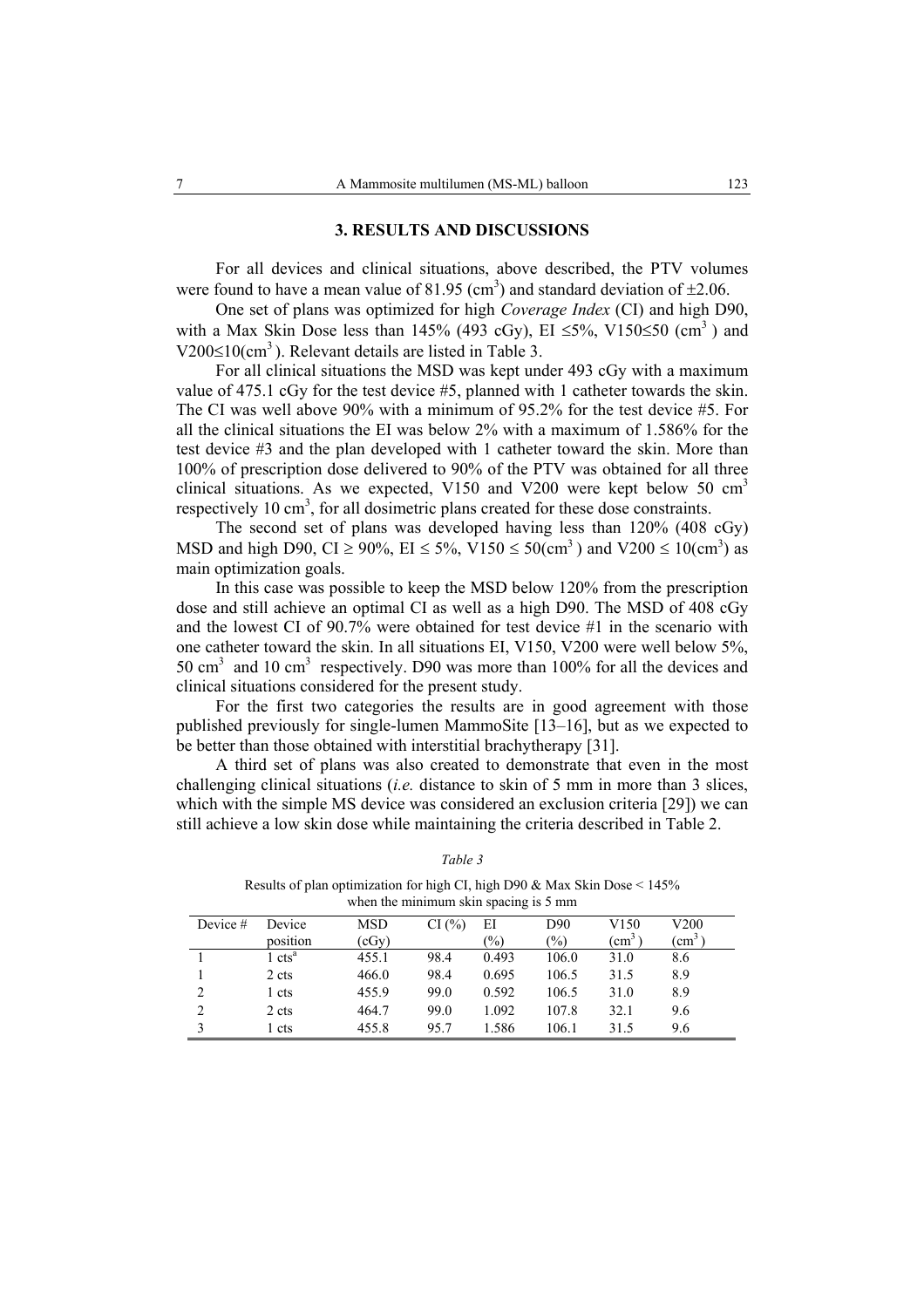|                |                                        |       |      |       | Table 3 (continued) |      |     |
|----------------|----------------------------------------|-------|------|-------|---------------------|------|-----|
| $\overline{4}$ | $\overline{\text{1}}$ cas <sup>b</sup> | 430.1 | 97.6 | 1.218 | 107.3               | 31.3 | 8.7 |
| 5              | 1 cts                                  | 475.1 | 95.2 | 0.764 | 104.6               | 2.5  | 8.3 |
| 6              | 1 cts                                  | 456.6 | 98.4 | 0.558 | 106.1               | 31.0 | 8.4 |
| 6              | 2 cts                                  | 469   | 98.4 | 0.468 | 105.9               | 31.0 | 8.4 |
| 7              | 1 cts                                  | 449.1 | 97.5 | 0.335 | 104.9               | 29.9 | 7.6 |
| 7              | 2 cts                                  | 451.1 | 97.5 | 0.868 | 106.3               | 31.2 | 8.6 |
| 8              | 1 cts                                  | 449.4 | 97.5 | 1.170 | 107.1               | 31.2 | 8.5 |
| 9              | 1 cas                                  | 472.4 | 96.5 | 0.942 | 105.8               | 31.2 | 8.5 |
| 10             | 1 cts                                  | 449.6 | 96.5 | 0.372 | 104.4               | 30.0 | 6.9 |

a cts – catheter toward skin

<sup>b</sup>cas – catheter away from skin

For the situation when the devices have an arbitrary position in the phantom (tissue) and the minimum skin and chest wall spacing is at least 10 mm all the optimization goals described in Table 2 are successfully met by all the balloons studied. As expected, the MSD was kept below 100% of the prescription dose. The CI was above 95% for all situations with a minimum of 95.2 % and a max of 99% having a mean value of 97.54% and standard deviation of 1.18. The EI was kept well below 2% for all devices with a minimum of 0.263% and a max of 1.586%. D90 was above 104% for all the cases. V150 was found to be below 50cc with a maximum value of 32.1 cc and V200 was kept below 10cc without any difficulty.

 The asymmetry of these devices was determined by measuring opposing radii and dividing their difference by 2. The asymmetry of all 10 test devices was found to be acceptable (less than 2 mm). An advantage of the multi-lumen test devices over the MS is that they can compensate in most of the situations for the asymmetry of the balloon. If the treatment plan meets all the reference criteria (CI, D90, MSD, V150, V200, and EI) the asymmetry should not be an issue.

 As all test devices were able to achieve the goals of this study, it is difficult to dosimetrically rank them, especially since their asymmetry is different. However, after taking into account all the planning aspects, the flexibility and complexity of the dose optimization for any clinical situation, we can state that test device #1 (Fig. 1) has the best configuration. Its configuration with 3 mm offset of the lumen center to balloon shaft center can achieve a more off-center dose coverage in practice. Another notable attribute of test device #1 is the fact that it can achieve a dose shift in multiple planes, compared to the other devices tested which can achieve a dose shift only in one plane (test device #3) or none at all.

This work brings further proof that a multilumen design provides more flexibility in patient selection, planning and dosimetric outcome. The possibility of planning with all or just a few of the lumens offers a better control of the dose distribution with significantly lower dose at the skin, chest wall and lung level as previously reported [25–27].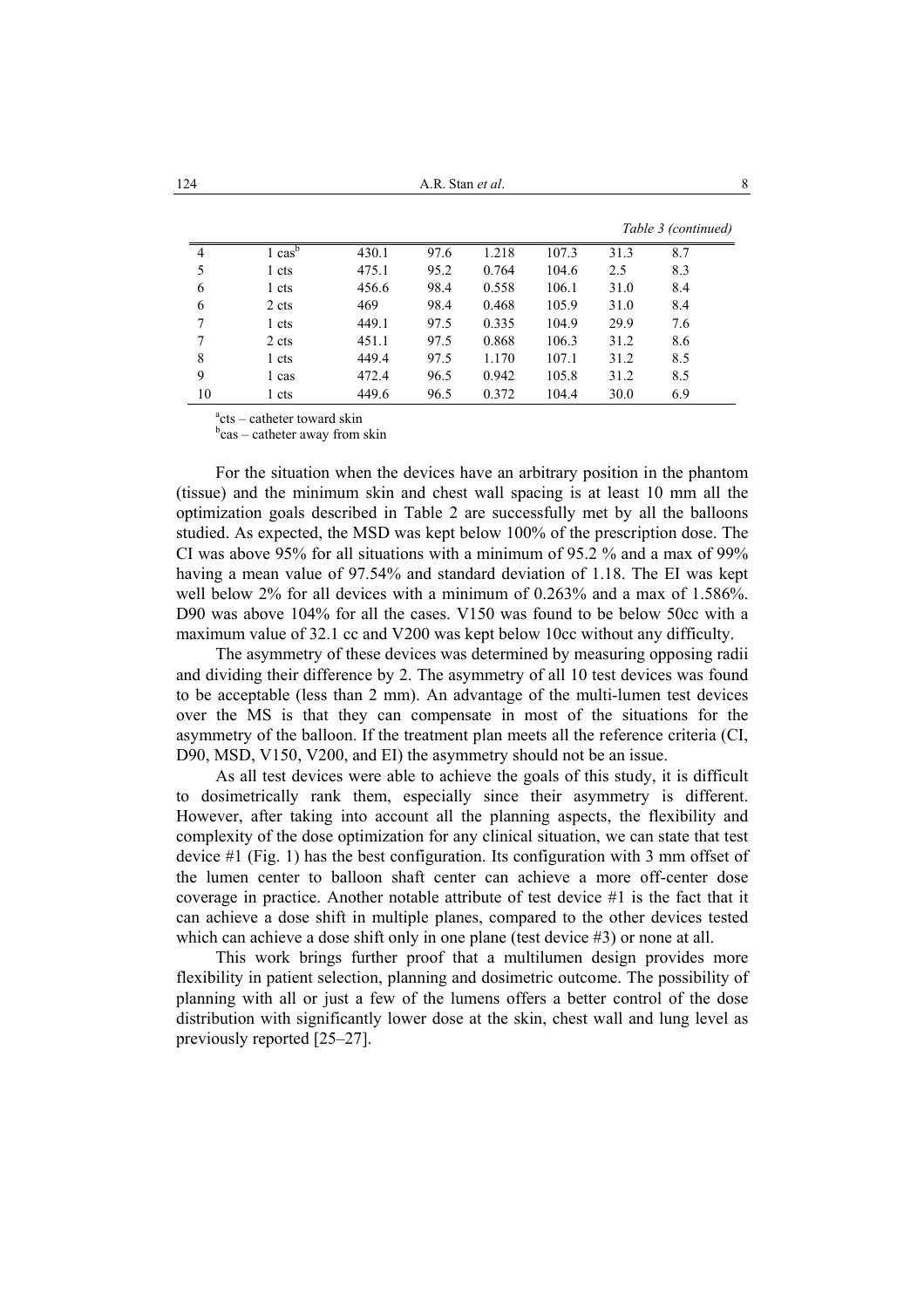Furthermore, we proved that even in the most challenging clinical situations the dose to the skin can be kept at 100% of the prescription dose while maintaining most of the other dosimetric parameters in their optimal range.

#### **4. CONCLUSION**

In this dosimetrical study all the reference criteria were easily achieved by each of the ten devices for all clinical situations investigated. Each of the test devices can drastically reduce the skin dose comparative to any symmetrical MS of the same balloon size while meeting all the reference criteria. This was not achievable for any symmetrical MS.

Although all 10 MSML test devices are dosimetrically superior to the symmetrical MS of the same balloon size, the prototype device #1 may have the optimum configuration for a MSML to be used in APBI.

*Acknowledgements*. We thank Dr. Jeff Dorton (Hologic, Inc.) for helpful guidance and constructive feedback.

#### **REFERENCES**

- 1. B. Fisher, S. Anderson, C.K. Redmond, N. Wolmark, L. Wickerham,W.M. Cronin, *N. Engl. J. Med.,* **333**, 1456 (1995).
- 2. F.Vicini, V.R.Kini, P.Y. Chen, E. Horwitz, G. Gustafson, P. Benitez, G. Edmundson, N. Goldstein, K. McCarthy, A. Martinez, *J. Surg Oncol.*, **70**, 33 (1999).
- 3. K.L.Baglan, A.A. Martinez, R.C. Frazion, V.R. Kini, L.L. Kestin, P.Y. Chen, G. Edmundson, E. Mele, D. Jaffray, F.A. Vicini, *Int. J. Radiat. Oncol. Biol. Phys*., **50**, 1003 (2001).
- 4. F.A.Vicini, P.Y. Chen, M. Fraile, G.S. Gustafson, G.K. Edmundson, D.A. Jaffray, P. Benitez, J. Pettinga, B. Madrazo, J.A. Ingold, N.S. Goldstein, R.C. Matter, A.A. Martinez, *Int. J. Radiat. Oncol. Biol. Phys.,* **38**, 301 (1997).
- 5. F.A.Vicini, L.L. Kestin, G.K. Edmundson, D.A. Jaffray, J.W. Wong, V.R. Kini, P.Y. Chen, A.A. Martinez, *Int. J. Radiat. Oncol. Biol. Phys*., **45**, 803 (1999).
- 6. L.L. Kestin, D.A. Jaffray, G.K. Edmundson, A.A. Martinez, J.W. Wong, V.R. Kini, P.Y. Chen, F.A. Vicini, *Int. J. Radiat. Oncol. Biol. Phys.,* **46**, 35 (2000).
- 7. I.S. Fentiman, C. Poole, D. Tong, P.J. Winter, W.M. Gregory, H.M.O. Mayles, P. Turner, M.A. Chaudary, R.D. Rubens, *Eur. J. Cancer,* **32A**, 608 (1996).
- 8. P.R. Benitez, P.Y. Chen, F.A. Vicini, M. Wallace, L. Kestin, G. Edmundson, G. Gustafson, A. Martinez, *Am. J. Surg*., **188**, 355 (2004).
- 9. K.L. Baglan, M.B. Sharpe, D. Jaffray, R.C. Frazier, J. Fayad, L.L.Kestin, V. Remouchamps, A.A. Martinez, J. Wong, F.A. Vicini, *Int. J. Radiat. Oncol. Biol. Phys.,* **55**, 302 (2003).
- 10. F.A.Vicini, V. Remouchamps, M.Wallace, M. Sharpe, J. Fayad, L. Tyburski, N. Letts, L. Kestin, G. Edmundson, J. Pettinga, N.S. Golstein, J. Wong, *Int. J. Radiat. Oncol. Biol. Phys.,* **57**, 1247 (2003).
- 11. M. Intra, G. Gatti, A. Luini, V. Galimberti, P. Veronesi, S. Zurrida, A. Frasson, M. Ciocca, R. Orecchia, U. Veronesi, *Arch. Surg*., **137**, 737 (2002).